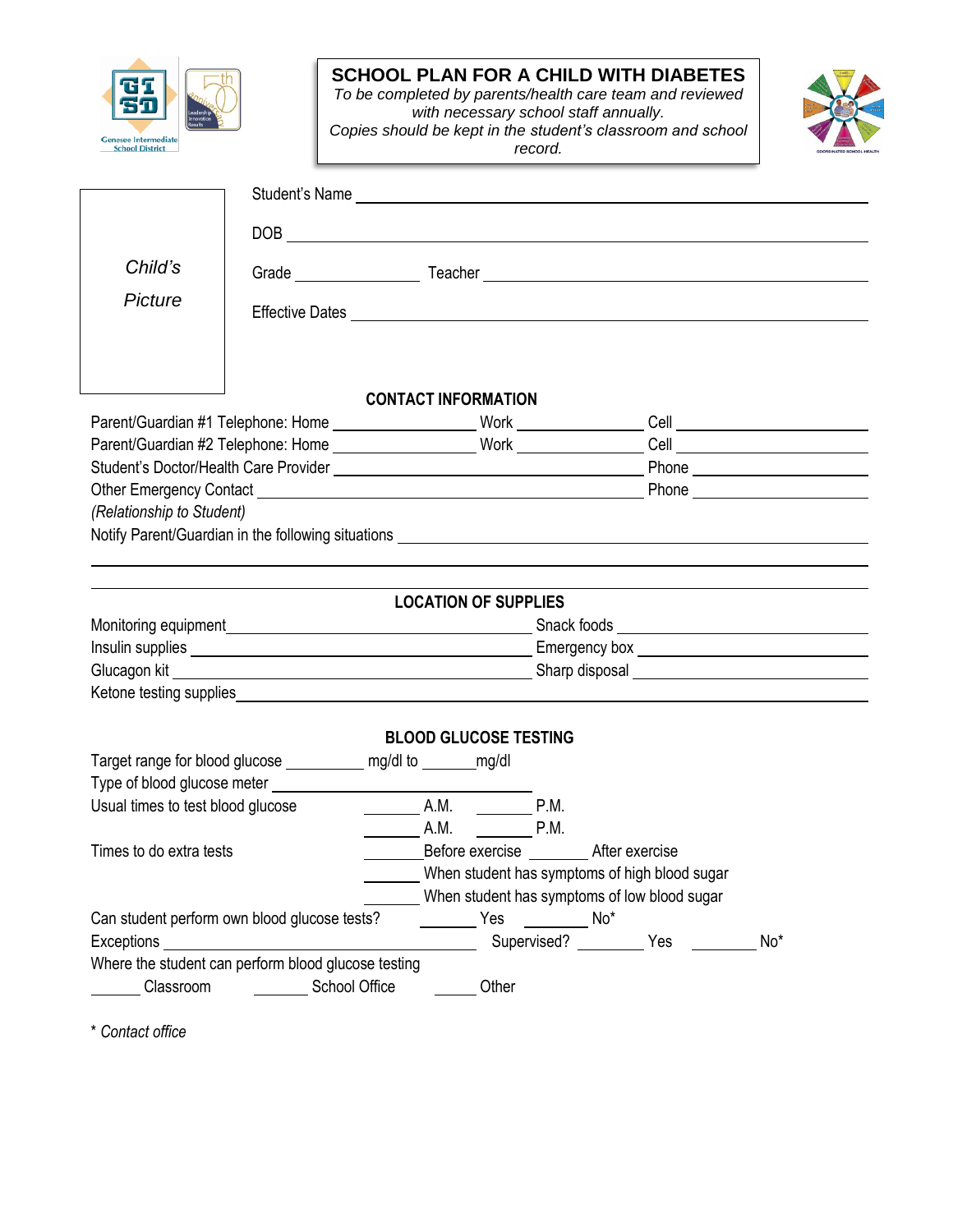|                                                                                                                                                                                                                                | <b>INSULIN</b>             |     |                             |  |  |  |
|--------------------------------------------------------------------------------------------------------------------------------------------------------------------------------------------------------------------------------|----------------------------|-----|-----------------------------|--|--|--|
| Insulin given during school (see attached sliding scale) Time _____________ Type ___________ Dosage _______                                                                                                                    |                            |     |                             |  |  |  |
| Can student give own injection?                                                                                                                                                                                                |                            |     | No.                         |  |  |  |
| Can student give own injection?<br>Parent authorization to adjust insulin dose?                                                                                                                                                |                            | Yes | No                          |  |  |  |
| FOR STUDENTS WITH INSULIN PUMP                                                                                                                                                                                                 |                            |     |                             |  |  |  |
|                                                                                                                                                                                                                                |                            |     |                             |  |  |  |
| Is student competent regarding pump?                                                                                                                                                                                           |                            |     | _________ Yes __________ No |  |  |  |
|                                                                                                                                                                                                                                |                            |     |                             |  |  |  |
|                                                                                                                                                                                                                                | <b>MEALS AND SNACKS</b>    |     |                             |  |  |  |
| Time                                                                                                                                                                                                                           |                            |     | Food/Amount                 |  |  |  |
| <b>Breakfast</b>                                                                                                                                                                                                               |                            |     |                             |  |  |  |
| A.M./Snack                                                                                                                                                                                                                     |                            |     |                             |  |  |  |
| Lunch                                                                                                                                                                                                                          |                            |     |                             |  |  |  |
| P.M. Snack                                                                                                                                                                                                                     |                            |     |                             |  |  |  |
| Source of Glucose,                                                                                                                                                                                                             |                            |     |                             |  |  |  |
| such as<br>should be available at all times.                                                                                                                                                                                   |                            |     |                             |  |  |  |
| Preferred snack foods                                                                                                                                                                                                          |                            |     |                             |  |  |  |
| Instructions for class                                                                                                                                                                                                         |                            |     |                             |  |  |  |
|                                                                                                                                                                                                                                |                            |     |                             |  |  |  |
|                                                                                                                                                                                                                                |                            |     |                             |  |  |  |
|                                                                                                                                                                                                                                | <b>EXERCISE AND SPORTS</b> |     |                             |  |  |  |
| Does your student participate in sports or after-school activities? [10] No [20] No [20] No [20] No                                                                                                                            |                            |     |                             |  |  |  |
|                                                                                                                                                                                                                                |                            |     |                             |  |  |  |
| Restrictions on activity (if any)                                                                                                                                                                                              |                            |     |                             |  |  |  |
| Student should not exercise if blood glucose is below _______________________ mg/dl or above _______________ mg/dl                                                                                                             |                            |     |                             |  |  |  |
| Snack before exercise? _____________Yes ___________No After exercise? __________Yes __________No                                                                                                                               |                            |     |                             |  |  |  |
| <b>HYPOGLYCEMIA (Low Blood Sugar)</b>                                                                                                                                                                                          |                            |     |                             |  |  |  |
| Usual symptoms of hypoglycemia example and the control of the control of the control of the control of the control of the control of the control of the control of the control of the control of the control of the control of |                            |     |                             |  |  |  |
|                                                                                                                                                                                                                                |                            |     |                             |  |  |  |
|                                                                                                                                                                                                                                |                            |     |                             |  |  |  |
|                                                                                                                                                                                                                                |                            |     |                             |  |  |  |
|                                                                                                                                                                                                                                | <b>IMPORTANT:</b>          |     |                             |  |  |  |
| 1) DO NOT GIVE INSULIN!!!!!                                                                                                                                                                                                    |                            |     |                             |  |  |  |
| 2) DO NOT LEAVE STUDENT ALONE !!!!!!                                                                                                                                                                                           |                            |     |                             |  |  |  |
| Glucagon should be given if the student is unconscious, having a seizure, or unable to swallow. The student should be placed                                                                                                   |                            |     |                             |  |  |  |
| on his/her side in case of vomiting. Emergency assistance should be called and parents notified.                                                                                                                               |                            |     |                             |  |  |  |
| <b>HYPERGLYCEMIA (High Blood Sugar)</b>                                                                                                                                                                                        |                            |     |                             |  |  |  |
|                                                                                                                                                                                                                                |                            |     |                             |  |  |  |
|                                                                                                                                                                                                                                |                            |     |                             |  |  |  |
|                                                                                                                                                                                                                                |                            |     |                             |  |  |  |
|                                                                                                                                                                                                                                |                            |     |                             |  |  |  |
|                                                                                                                                                                                                                                |                            |     |                             |  |  |  |
|                                                                                                                                                                                                                                |                            |     |                             |  |  |  |
|                                                                                                                                                                                                                                |                            |     |                             |  |  |  |
|                                                                                                                                                                                                                                |                            |     |                             |  |  |  |